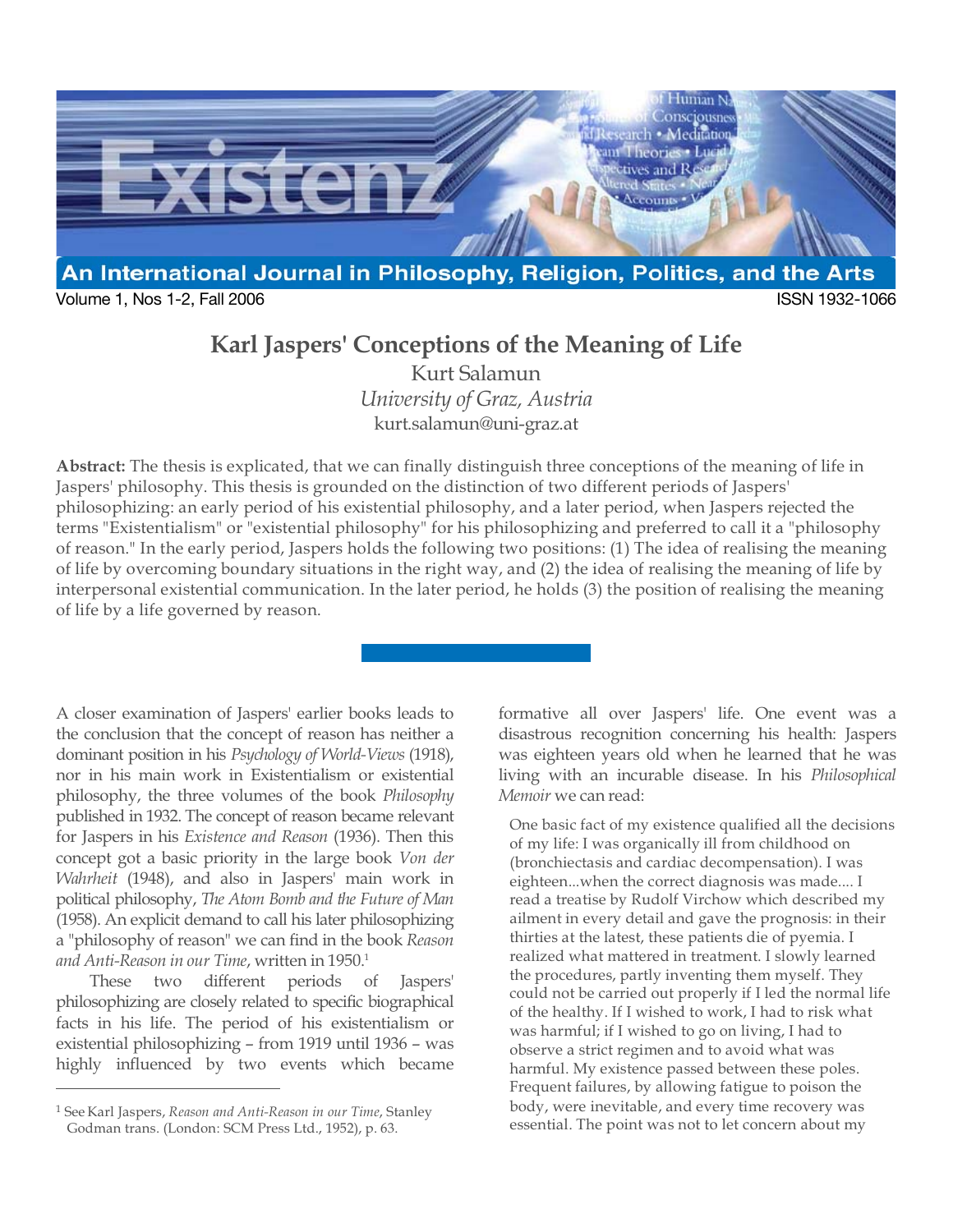illness turn the illness into the sum and substance of life. My task was to treat it properly almost without noticing it, and to keep working as if it did not exist. I had to adapt everything to it, without giving up to it. Time and again I made mistakes. The exigencies arising from my illness touched every hour and affected all my plans.<sup>2</sup>

The permanent confrontation with the imminence of his own death because of his disease had a great influence upon one of the main thesis of Jaspers' existential philosophy, namely, that the experience of boundary situations like death, suffering, struggling, or guilt, is an unavoidable condition of human existence. Experiencing and overcoming those situations in the right way provides a basic opportunity to realize the meaning of life.

Another important biographical fact during Jaspers' period of existential philosophizing was his marriage to Gertrud Mayer in 1910, a woman of Jewish origin. About her first encounter, he wrote in his *Autobiography*:

Loneliness, melancholy, self-consciousness, all that changed when I, at the age of twenty-four, met Gertrud Mayer. Unforgettable when, accompanied by her brother, I first entered her room.... It was as if selfevident that the conversation soon turned to the basic questions of life, as if we had already known each other for a long time. From the first hour there was between us an inconceivable harmony, something never expected to be possible.<sup>3</sup>

The deep personal relationship with his wife has also shaped his conception of *interpersonal existential communication* that became a second aspect for the meaning of life in Jaspers' existentialism. A third and equally important biographical fact that influenced Jaspers' philosophy and radically changed his personal life, was his confrontation with the Nazi-regime in Germany. After the Nazis had come to power in 1933, Jaspers was excluded from all administrative duties at the University of Heidelberg. In 1937, he was denied the right to teach, and a year later he was forbidden to publish. Toward the end of WWII, Jaspers and his wife were in great danger of being deported to an extermination camp. His experience of Nazi-terrorism

was the dominant motivation why Jaspers together with his wife left Germany after the war, and moved to Switzerland to accept a professorship at the University of Basle in 1948. These encounters constituted a crucial motivation for developing a third conception of the meaning of life, namely, *a human being is governed by reason*.

In addition to my thesis, that we have to distinguish three conceptions of the meaning of life in Jaspers´ philosophy, I wish to add a second thesis: All three of his conceptions of the meaning of life are grounded on a normative moral framework. We may call this framework an *implicit liberal ethos of humanity*, or, in philosophical terms, an implicit ethics of virtue. Jaspers never makes explicit this moral framework as an ethical position; indeed, he never intended to postulate moral attitudes or virtues as explicit norms and general ethical rules. He wanted, rather, to stimulate their acceptance by his philosophy, and to appeal to every individual in an indirect way to accept these virtues in their own live and personal relations.

One final introductory remark that I want to make concerns a severe methodological problem that is implicated in Jaspers' existentialism and his project of a transcending existential philosophizing. I think that there is an element of mysticism in his methodological framework that entails unacceptable methodological consequences. This problem becomes obvious in some of his meta-reflections on the task of transcending philosophizing, where Jaspers proposes to introduce contradictory statements into philosophical contexts in order to accept philosophical statements as mere signposts to the dimension of a non-objective Being that he calls "transcendence" and "existenz." He wants us to relativise the descriptive meanings and informative contents of philosophical statements. We are confronted with a similar problem in connection with the ladder-argument in Ludwig Wittgenstein's T*ractatus*: If all sentences in the *Tractatus* have the only function of climbing the steps of a ladder, $4$  and their cognitive and descriptive content is absolutely irrelevant (*i.e.*, if sentences provide only a therapeutic function of learning to see the world in the right perspective), a discussion of the descriptive content of those sentences is of no purpose. Instead of serving as propositions, they have only a therapeutic function, a sign-post function. Whether or not they can fulfill such

 $\overline{a}$ 

<sup>2</sup> Karl Jaspers, "Philosophical Memoir," in: Karl Jaspers, *Philosophy and the World: Selected Essays and Lectures*, E. B. Ashton trans. (Chicago: Henry Regnery Company, 1963), p. 198.

<sup>3</sup> Karl Jaspers, "Philosophical Autobiography," in Paul Schilpp ed., *The Philosophy of Karl Jaspers*, (New York: Tudor Publishing Company, 1957), p. 11.

<sup>4</sup> See Ludwig Wittgenstein, *Tractatus-logico philosophicus*, D. F. Pears and B. F. McGuinness trans, with Introduction by Bertrand Russell (London: Routledge & Kegan Paul, 1961), p. 151.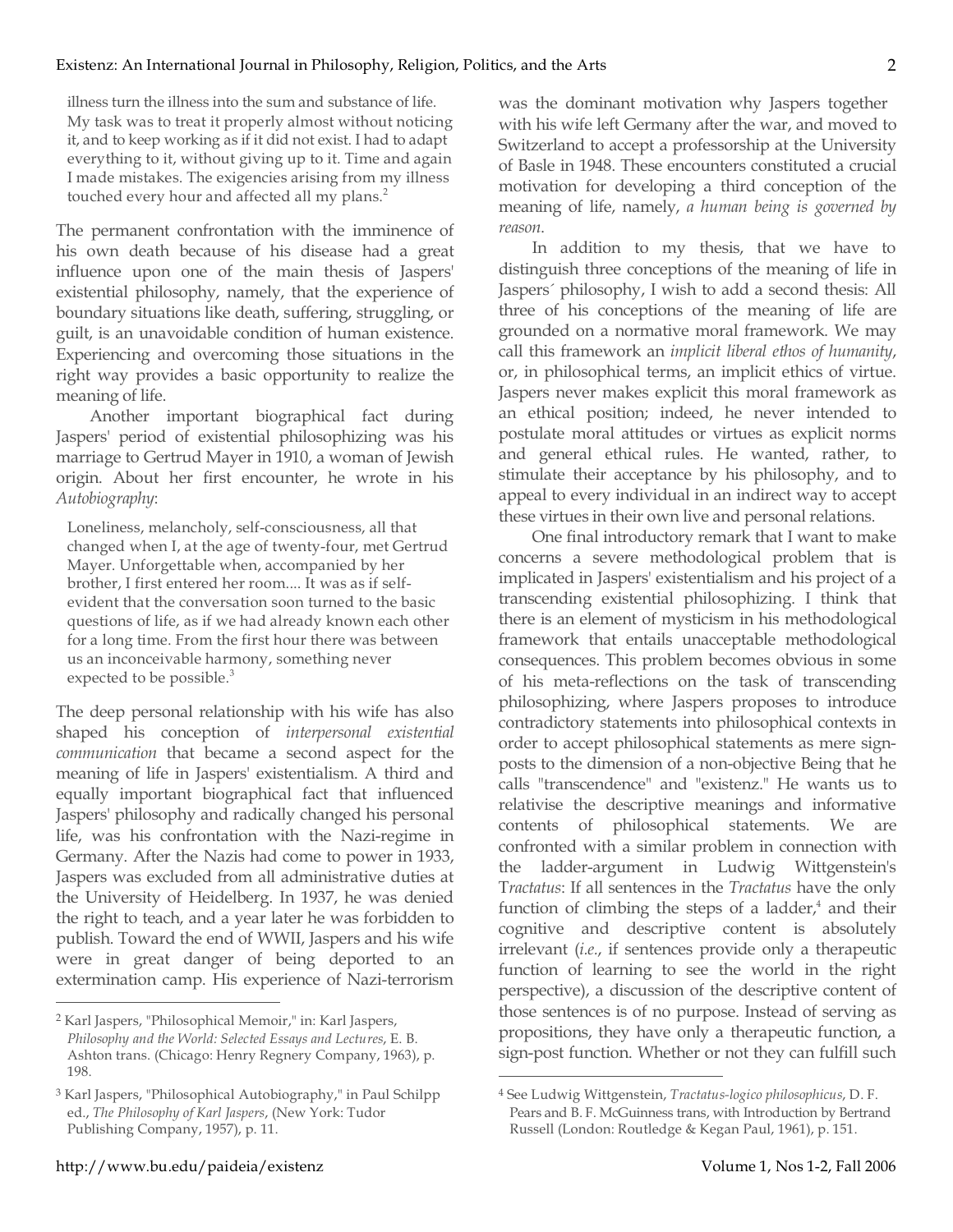function cannot be examined or proven, because their sign-post dimension is non-objective and cannot be verbally communicated.

I summarize my methodological objection to Jaspers in this way: We must not follow Jaspers in his demand to transcend or relativise the descriptive contents of his sentences; in this case we would not be allowed to give any interpretation at all to his philosophical propositions. To be sure, every interpretation presupposes a certain content open to hermeneutic approaches. If every content is *a priori* relativised, then we do not have anything which can be interpreted in any way or direction. In this case, philosophy as an activity of interpretation and argumentation would come to an end. There would remain only silence and some intuitive awareness of a mystical or transcendental dimension of Being, which we could not talk about and communicate to others. This methodological problem can be avoided only by not accepting Jaspers' demand for transcending and relativising the contents of his existential philosophy in a strict sense. The best way to interpret him here is to see his existential demands as an over-arching appeal to an anti-dogmatic way of philosophizing, and to a kind of philosophical openmindedness that does not reduce all Being to dimensions of empirical and objective knowledge.

## **The Anthropological Framework**

We have come, now, to the second section of my essay, which concerns the anthropological framework of Jaspers' existential thinking. This framework grounds the two conceptions of the meaning of life that I mentioned earlier in connection with Jaspers' Existentialist period.

Jaspers' anthropological framework consists of a dual conception of man, and bears in some basic aspects striking resemblances to Immanuel Kant's philosophical anthropology and to Søren Kierkegaard's conception of the human being. Both influenced Jaspers intensively as we can see from his early book *Psychology of World-Views* (1919). Jaspers understands a human being as an empirical and non-empirical phenomenon. While the empirical dimension of man can be researched by the sciences (*e.g.*, biology, psychology, sociology), the non-empirical dimension cannot be described and explained in objectifying scientific terms. In *Psychology of World-Views,* Jaspers argues that the non-empirical dimension of humanity can be elucidated only by a kind of hermeneutic approach in psychology.

In his works of existentialism he holds the position that it is the task of an existential transcending philosophizing to "elucidate" that non-empirical dimension of human existence.

Furthermore, Jaspers argues that a human being realises one's life and potentialities in four modes, or four dimensions, of being. As the first basic dimension of human self-realisation Jaspers mentions naive vitality, or, vital existence. This is the biological or physical part of oneself, where physical conditions, spontaneous emotions, basic interests and instinctive impulses dominate. Such dimension of human life, Jaspers calls it *bloßes Dasein*, is without self-reflection and self-consciousness. Jaspers argues: "Physically I am part of life, a part whose form and function is the continuity of that ever-changing body of mine. I want this life; without it I do not exist. I am present in its vital functions, but these functions are not I. As nothing but life, I would be just a natural process."5

The second dimension of human self-realisation he calls *Bewußtsein überhaupt* (*i.e.*, "consciousness in general" or "consciousness at large"). This is to be understood by way of analogy with Kant's epistemology: The human mind has a mere formal structure in virtue of the forms of perception (space and time) and the forms of conception (categories of thought). Those formal elements are *a priori* conditions for constituting knowledge. With consciousness in general, Jaspers refers to the dimension of logical thinking and rationality.

The third dimension of human being Jaspers calls the dimension of *Geist* ("spirit" or "reason"). Though *Geist* is dependent upon correctness of understanding and thinking, it goes beyond it. The specific capacity of spirit is the production of *ideas* that allow one to see different phenomena in terms of unities and as parts of a meaningful whole. These ideas are manifest in personal ideals, principles of religion, moral worldviews, political ideologies, creative conceptions of the arts. Jaspers himself wrote three different monographs concerning the idea of the university, where the task and goals of university institutions are pointed out.<sup>6</sup>

Now these three modes of being – or, dimensions of self-realisation – represent humans only as an empirical phenomenon. All human beings, however,

<sup>5</sup> Karl Jaspers, *Philosophy*, *Vol. 2: Existential Elucidation*, E. B. Ashton trans., (Chicago/London: The University of Chicago Press, 1970), pp. 28–9.

<sup>6</sup> Karl Jaspers, *The Idea of the University*, K. W. Deutsch ed., preface by R. Ulich, H. A. T. Reiche and H. F. Vanderschmidt trans (Boston: Beacon Press, 1959).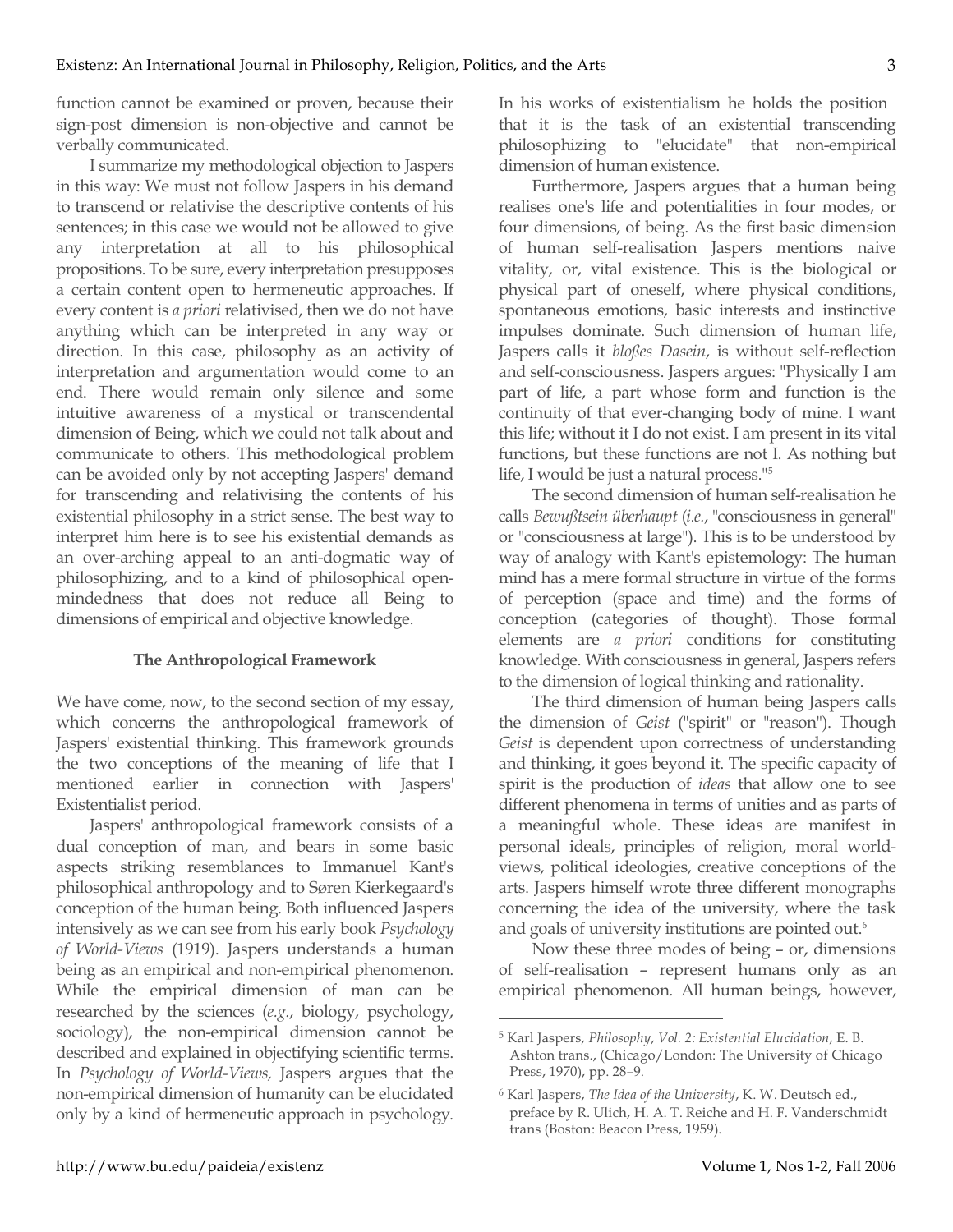own as an existential possibility or potentiality a fourth and non-empirical dimension of self-realisation which is the highest form, *self-realisation as Existenz*. The concept of *Existenz* stands for the non-objective actuality of selfbeing and true self-hood, the authentic ground of human being, exemplified by the intimate dimension of personal autonomy, existential freedom, and undetermined moral decisions. No empirical studies or doctrines of ontology and ethics can provide adequate understanding of subjectivity and humanity. Understanding comes with realising this dimension in one's own life and/or by elucidating it through transcending philosophizing. "Self-realisation as *Existenz* is equivalent to realising the meaning of one's own life.

Jaspers' methodological conception of elucidating *Existenz* has some basic aspects in common with Kierkegaard's conception of subjective reflection. Kierkegaard described this type of reflection in contrary to objective reflection extensively in his *Concluding Unscientific Postscript*. Objective reasoning, as it dominates scientific thought, allows one to gain knowledge of things in the world including one's own objective nature (*e.g.*, biological and psychological nature). By subjective reflection, one is directed to the non-objective and non-rational dimension of selfhood. This kind of reflection, which is genuine philosophical reflection, is not a mere contemplation of oneself, but a reflection upon oneself which itself is an action. It implies an act of self-conscious choosing of oneself. This choice also implies a moral act because in this act an individual takes full responsibility for one's own life-style and its consequences. Jaspers reformulates this Kierkegaardian position in terms of the elucidation of *Existenz*.

In becoming *Existenz*, one feels that existential selfrealisation is not the result of ones own rational planning or solely a product of ones own managing efforts. It is experienced as a *gift from Transcendence*, or absolute Being, or God, or the Encompassing – Jaspers uses these terms (ciphers) synonymously – a dimension of Being that, in a radical sense, is unknowable. Jaspers cautions that religious creeds might evolve into illegitimate objectifications and anthropomorphisations of transcendent Being. Note that Jaspers does not view religious faith in atheistic terms. Rather, he takes a critical position against any conception of a revelation that seeks to provide objective, guaranteed proofs for the existence of God, or that is bound to rituals, churches, priests, and theologians who pretend to be the interpreters of God's will or revelation.

How, then, can one realise one's personal meaning of life as *Existenz*? Jaspers recognizes tow basic possibilities: (1) the experience and overcoming of boundary situations in a right way, and (2) the experience of mutual existential communication with another person. What follows is a brief analysis of these two possibilities for realising the meaning of life as developed by Jaspers during his period of existentialism.

## **Realising the Meaning of Life by Reacting to Boundary Situations**

Like many other existentialists, also Jaspers sees all human beings as constantly involved in situations. We cannot leave a situation without entering another. Occasionally, human beings encounter unexpected events, or as Jaspers calls them, *Grenzsituationen* (the term includes "boundary situation," "limiting situation," "borderline situation," and "ultimate situation"). *Grenzsituationen* cannot be dealt with by objective and rational knowledge alone, that is typically used to solve problems in everyday life. If we try to escape boundary situations by managing them with rationality and objective knowledge we must necessarily founder. Instead, boundary situations require a radical change in attitude in one's normal ways of thinking. The proper way to react within boundary situations "is not by planning and calculating to overcome them but by the very different activity of *becoming the Existenz we potentially are*; we become ourselves by entering with open eyes into the boundary situations. We can know them only externally, and their reality can only be felt by *Existenz*. To experience boundary situations is the same as *Existenz*."7

Here again, the affinities between Jaspers and Kierkegaard are evident. Jaspers maintains that becoming *Existenz* by experiencing boundary situations is necessarily tied to an intensive process of selfreflection, *i.e.*, a non-empirical and non-objective relationship to one's self. By means of self-reflection, a person elucidates his or her own existential possibilities, and facing boundary situations, the person is, ideally, lead to an act of self-acceptance.

One of the most specific boundary situations in human life is the inevitability of death. Anticipating one's death, or that of a close friend, a child or parent, can be the source of fear and anxiety as well as nihilistic despair. But death can also bring the occasion for living

<sup>7</sup> Jaspers, *Philosophy*, *Vol. 2*, p. 179.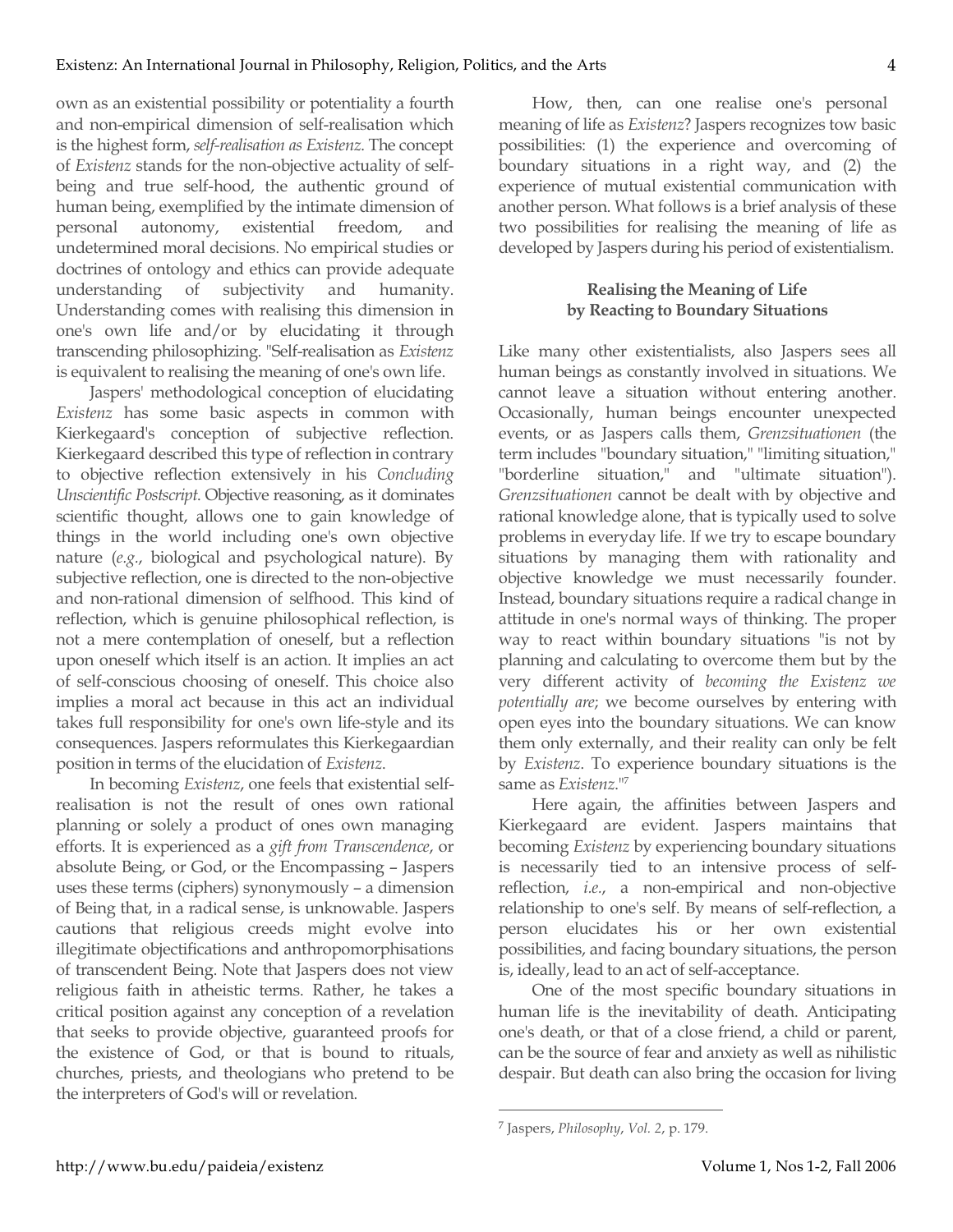authentically, without postponement or self-deception. Jaspers points out a set of authentic moral attitudes or virtues that should guide human beings confronted by death: courage without self-deception, profound serenity in spite of inextinguishable pain, finding peace in realizing the finality of death, all of this with the calm acceptance, composure, patience, and dignity.

Another specific boundary situation is suffering, and Jaspers focuses on the importance of "active suffering" which is the opposite of resignation. It implies effort to be happy despite suffering. Due to the "antinomial structure" of all life and reality, human beings always have two basic options in confrontation with boundary situations: an option of resignation, pessimism and nihilistic despair, or in contrast, the option of optimistic confidence in the meaning of life.

Moreover, the boundary situation of guilt can bring a person the insight that both action and nonaction can always bring unforeseen and unintended consequences that will affect others. The authentic moral attitude Jaspers correlates with guilt is one's permanent readiness for accepting personal responsibility for all actions and their consequences in the world.

Yet another boundary situation – inevitable struggle – makes us conscious of the everlasting life-struggles for material ends, prestige and power, or social status in society. In struggle, one's success is necessarily accompanied by the defeat and suppression of other person's demands. Struggle may be violent and coercive. Jaspers contrasts the violent struggle for existence with an authentic moral attitude, which he calls the "loving struggle" for *Existenz*. The loving struggle is a non-violent, non-coercive form of relation to another person, the dominant norm of such a relation is solidarity.

To summarize Jaspers' description of the boundary situations, we may say that these existential phenomena ought to be accompanied by a radical change in one's personality and world-view. In the unique and historical experience of boundary situations, it is up to each individual to realise the proper moral attitudes or virtues and, thereby, individual authenticity. When succeeding in the realisation of proper attitudes and virtues, one has a good chance to realise the meaning of life, at least as Jaspers has understood it during his early period of existentialism: The internalisation of such virtues into one's attitudes and life styles is a necessary, but not sufficient, condition for realising the meaning of life.

## **Realising the Meaning of Life by Interpersonal Existential Communication**

The second conception of realisation of the meaning of life in Jaspers' existentialism is grounded, as I already mentioned, in his philosophy of communication. In his philosophical anthropology, Jaspers distinguishes four types of communication that are correlative to the distinction of the four modes of human being. In the dimension of naive vitality and spontaneous instinctive life, humans live in primitive communities with others who are used to reach vital ends, *e. g.*, to satisfy basic needs of sexuality, power, desires, *etc.* In this dimension of life the underlying motives of communication are egocentric. In Kantian terms, persons are treated only as means to an end, and not as an end in itself.

In the dimension of consciousness in general, a type of communication is realised that is based on the capacity of rationality and its formal rules and categories, such as, intellectual discussions of experts with the aim of solving a technical problem. Such experts can be replaced should their intellectual capacity for solving the given problem be exhausted. In this context, it is not the irreplaceable individuality of a person that constitutes the interpersonal relation and communication, but rather the rational knowledge and technical ability for problem-solving.

In the dimension of *Geist*, human beings experience a mode of communication that goes further than the previous two modes. Jaspers writes: "Community in the idea of a whole – of this state, this society, this family, this university, this profession of mine – is what puts me for the first time into substantial communication.... Communication in the idea, and in its realisation by *Existenz*, will move a man closer to his fellow-man than will the intellect or a purpose, or primitive community."8

While communication as vital existence, consciousness in general, and *Geist* are objective forms of human interactions which can be described and explained by the sciences, the highest and most valuable form of communication cannot be researched by the sciences nor adequately described in an objectifying language. This type of communication Jaspers calls "existential communication." It can be elucidated only by philosophy and is to be experienced in one's own life. Existential communication constitutes an intimate, personal relationship between two human

<sup>8</sup> *Op. cit.*, p. 49.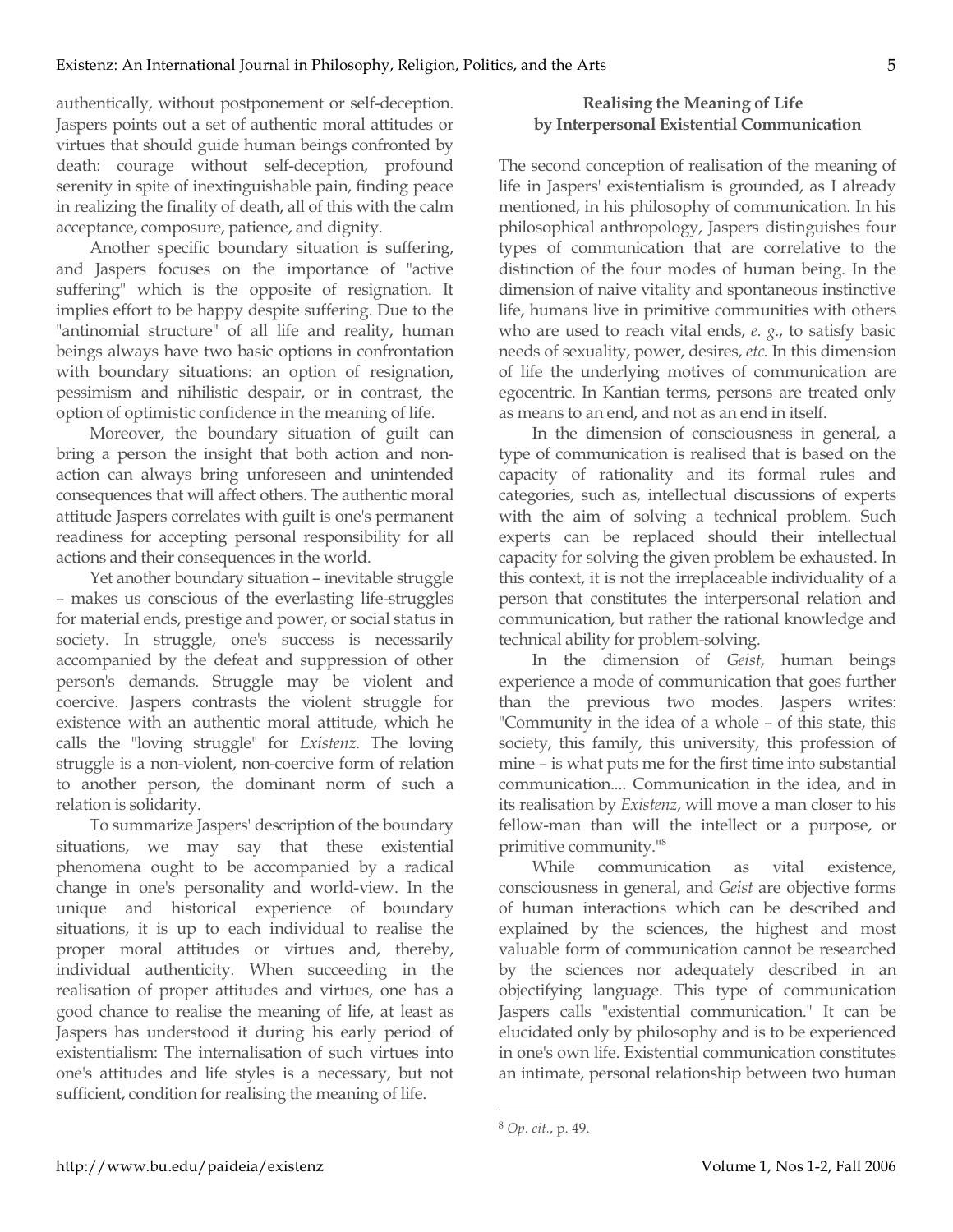beings like friends, lovers, spouses, parent and child, teacher and student, *etc*. Such intimate forms of interpersonal communication entail existential possibilities to realise the meaning of life as *Existenz*. It is significant that Jaspers' moralistic existentialist approach links this communicative ideal of the meaning of life, yet again, to a set of moral attitudes or virtues.

What follows is a brief discussion of five such attitudes or virtues. The first attitude concerns the dignity of solitude or the willingness and ability to be in solitude. Solitude is not the same as social isolation, it is "a sense of readiness in possible Existenz... I cannot enter into communication without being lonely."9 Daring to be lonely and to live in solitude as opposed to desiring to escape loneliness and social isolation at any price, even at the price of self-deception, humiliation, and personal degradation is for Jaspers an important feature of human dignity. His appeal to lonely selfreflection can be interpreted as opposing to the growing manipulative influences of persuasive clichés and stereotypes of human self-interpretation produced by information technologies, mass media manipulation, and various forms of self-help industries.

A second attitude involves open-mindedness and frankness. Such dispositions enable a person to communicate without prejudices and veiled purposes.

A third attitude entails one's sincere intention to accept a communication partner in his or her autonomy and individual possibility for self-realisation. This means to abstain from forcing one's own habits and standards of living onto the other. Jaspers speaks in this context of "existential solidarity" with one's context of "existential solidarity" with one's communication partner.

A fourth moral attitude concerns intellectual integrity and truthfulness. The individual must remain open to self-criticism, and the recognition of one's own failings and dogmatised opinions with the same force as one recognizes the failings and dogmatized opinions of others. Jaspers calls the mutual critique and mutual support of communication partners a "communicative" or "loving struggle,"10 where all kinds of power and superiority, prejudice and calculating strategic reserve against the other are eliminated.

A fifth moral attitude is grounded in the idea that substantial communication can only be realised on an equal existential level, despite all the differences of comparable qualities such as gender, ethnic origin,

 $\overline{a}$ 

social status, *etc*. One must accept the communication partner as equal in rank at the level of a self-becoming *Existenz*, and it is necessary to assess the other as a whole person.

In his hermeneutical reflections on realising the meaning of life in communication, Jaspers addresses deficiencies in communication, ruptures of communication, and communicative situations. His phenomenological descriptions are rich, containing subtle psychological insights into moods, feelings, attitudes, and emotional conditions that are relevant for constituting or preventing communication. Here it becomes clear that Jaspers incorporates his experience as psychiatrist and psychologist directly into his existential philosophy.

## **Realising the Meaning of Life by Reason**

The concept of reason became the basic philosophical conception in Jaspers' post-war philosophy. In his comprehensive treatment of truth, *Von der Wahrheit* (1947), a book with more then a thousand pages, he conjectures on widest possible dimensions of reason. The concept of reason also has a central position in his *The Atom Bomb and the Future of Man* (1958). A closer examination of this concept reveals that Jaspers uses reason highly ambivalent. Nonetheless, I conjecture that there are three dominant components at the core of Jaspers' concept of reason: First, an *anti-rationalist component* since Jaspers understands reason (*Vernunft*) in strict opposition to mere rationality (*Verstand*); second, a *critical component* that links reason to some critical attitudes; and third, a *normative component*, because Jaspers closely links his concept of reason to various moral attitudes or virtues. Here again, the normative background of an *implicit virtue ethics* is evident.

In Jaspers' post-war philosophy, the ideal of a reasonable person or reasonable individual turns out as a new ideal of realising the meaning of life. An increasing number of reasonable individuals shall constitute a *community of reasonable persons* all over the world.11 The function of reason is to give the basic impulses for a radical change or conversion of common worldviews, attitudes, and modes of behavior, including the domain of politics. Jaspers envisions the future political process to be governed by "supra-

<sup>9</sup> *Op. cit.*, p. 56.

<sup>10</sup> *Op. cit.*, p. 59.

<sup>11</sup> Karl Jaspers, *The Atombomb and the Future of Man*, E. B. Ashton trans. (Chicago and London: The University of Chicago Press, 1961), p. 219.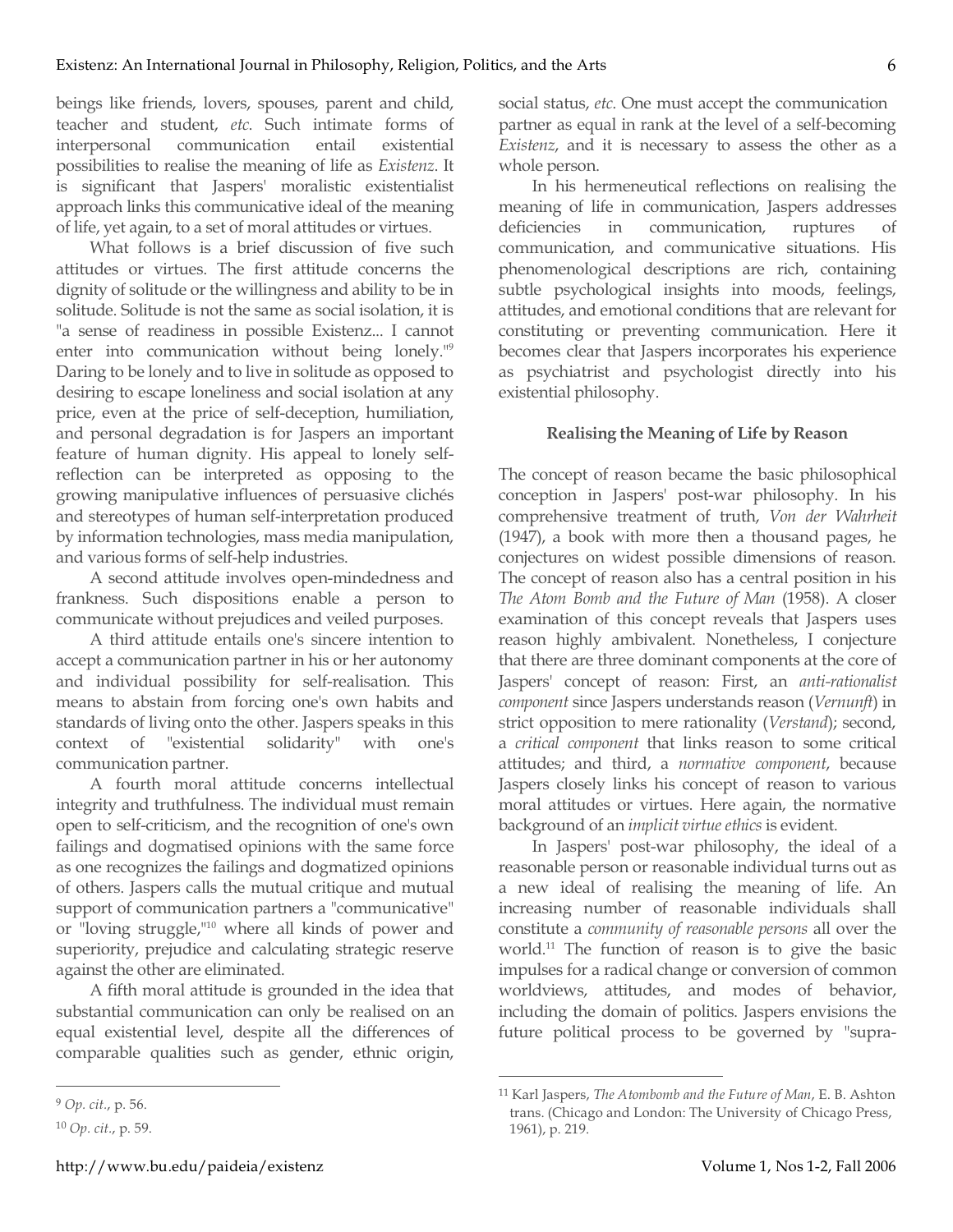political" ideals,<sup>12</sup> especially by reason, and no longer dominated by power politics or strictly national or ethnocentric interests. Without the dominance of reason it would not be possible to overcome the destructive twin threats of the new technological age for the future of mankind: that is, the possibility of annihilating all life on earth with the atom bomb, as well as the possibility of establishing a world-wide totalitarian regime.<sup>13</sup>

Let us now take a close look at two critical attitudes and a set of moral norms or virtues that Jaspers correlates with his concept of reason and ideal of a reasonable person. The two critical attitudes include the anti-totalistic and anti-monistic attitude and the anti-dogmatic and anti-fundamentalist attitude.

*Anti-totalistic and Anti-monistic*. The anti-totalistic attitude becomes manifest in Jaspers' critique of illusionary ideas concerning the ability of the human mind to gain complete knowledge of the world, society, human nature, or history. For Jaspers, totalistic modes of thinking have disastrous consequences in many intellectual fields and dimensions of life. They are forces counter to existential and political freedom, including all efforts for a life of human dignity in an open democratic society, and the realisation of global perpetual peace. Furthermore, they imply strong tendencies to evoke repressive political regimes and totalitarian political systems.

For comprehending the anti-monistic attitude, Jaspers' link with the ideal of a reasonable person must be kept in mind. Certainly, he refers to a unity, like the unity of mankind, the unity of Being, and the unity of the Encompassing. But the word "unity" is not used as a concept denoting an existing or realizable state or situation. It functions as a regulative idea. Jaspers emphasizes the diversity, plurality, and multiplicity of all objective being in opposition to ontological conceptions of a unity or monistic claims. We recognize this anti-monistic attitude in his philosophy of the encompassing, in his political philosophy, and in his philosophy of history, especially evident in the Axial Age thesis concerning world history.<sup>14</sup> The Axial period in human history (800–200 BCE) reminds us not only of mankind's great cultural achievements, but also of the

 $\overline{a}$ 

threefold origin of these achievements in China, India, and the West. Jaspers' thesis is that our appreciation of universal history must be pluralistic and not monistic.

*Anti-dogmatic and Anti-fundamentalist*. Jaspers strongly rejects every kind of dogmatism and fundamentalism. He repeatedly warns against claims for an exclusive, absolute, knowledge or absolute true faith. Humans are, in principle, imperfect and fallible creatures who cannot reach any kind of absoluteness in life. Even the realisation of the self as *Existenz* gives us only a glimpse of absoluteness because the acts of becoming *Existenz* and becoming aware of transcendence have no constancy. These last only a short time in existence.

The function of reason is to prevent the dogmatization of any one single concept of human selfrealization, any one single conception of individual freedom, truth, or God. The moral attitudes or virtues that are linked to the concept of reason and the ideal of a reasonable person include:

- composure, patience, and self-possession through which a person is able to act in political, moral, and religious affairs without fanaticism.
- intellectual integrity by which self-deception can be minimized, such as self-deception in politics about chances to change given spheres of power to one's own advantage, or self-deception about possible consequences of one's own actions. Such intellectual integrity allows one to develop a more accurate assessment for what is appropriate and what is not appropriate in a given crisis.
- A virtue which Max Weber had in mind when he talked of an "ethics of responsibility," *i.e.*, the principle of being willing to prove the consequences of one's own political actions and behavior very scrupulously and to stand up for them.
- An openness to understand divergent cultural and ethnic traditions and to be always ready for communication with representatives of those traditions. This openness also extends to such cases where the life-style or moral norms of the others are incompatible with one's own life-style and norms.

## **Summary and Meta-Reflection**

In this essay, I discuss the three different ideas or ideals regarding the meaning of life in Jaspers´ philosophy:

<sup>12</sup> *Op. cit.*, p. 215.

<sup>13</sup> *Op. cit.*, pp. 160–73.

<sup>14</sup> See Karl Jaspers, *The Origin and Goal of History*, Michael Bullock trans. (New Haven: Yale University Press, 1968), pp. 88–96.